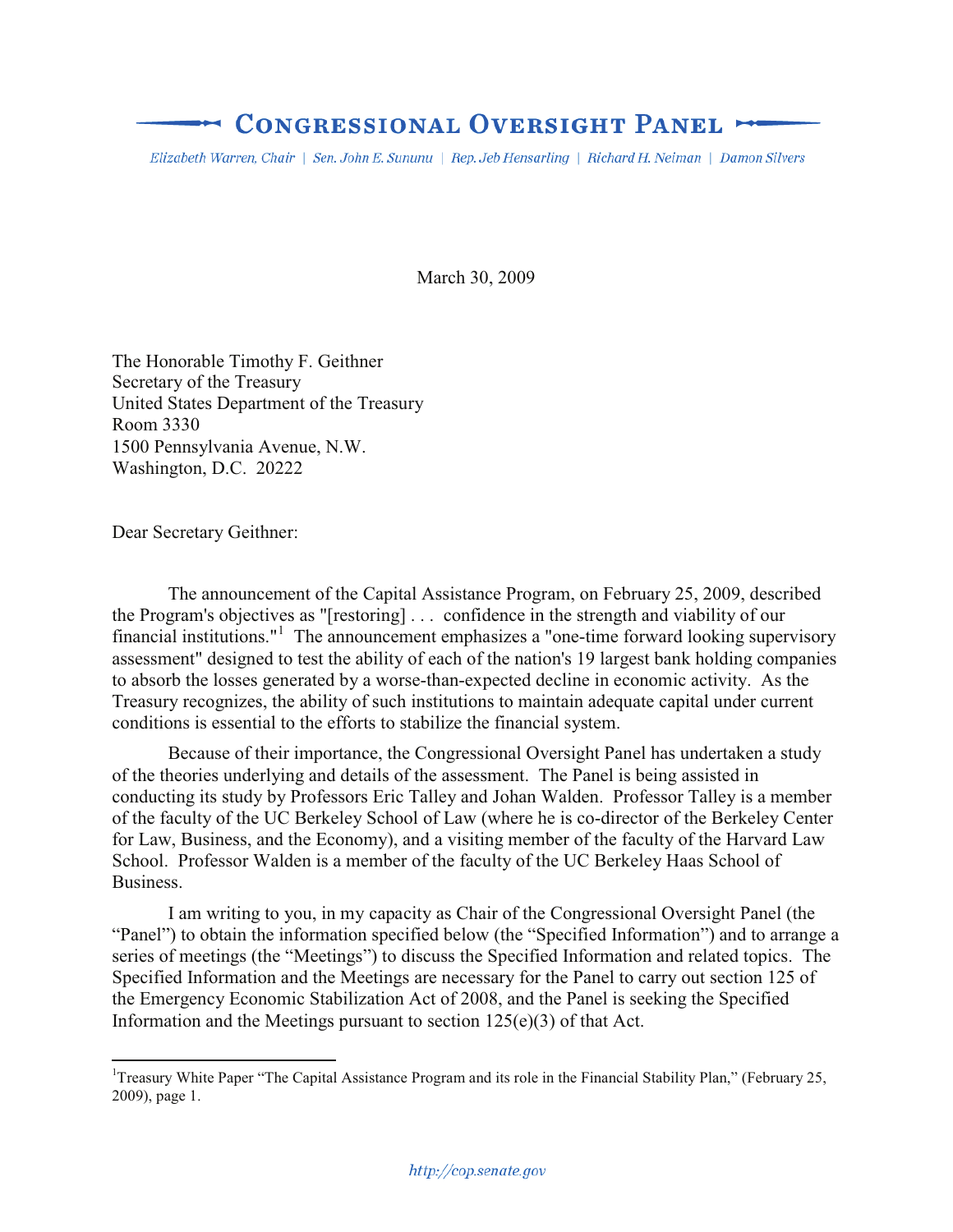The Specified Information is:

1. all memoranda concerning, and written descriptions of, any risk management, bank capital, economic, regulatory, legal, or statistical model or theory underlying or contributing to the Assessment;

2. all memoranda concerning, and written descriptions of, what the Assessment will attempt to measure, including, but not by way of limitation, the manner in which the Program proposes to measure cataclysmic risk;

3. all memoranda concerning, written descriptions of, and simulations pertaining to, the distributional and any other assumptions on which the Assessment rests, and the theories underlying and content of the projections it will employ, both in general terms and with respect to specific institutions;

4. all memoranda concerning, written descriptions of, and simulations pertaining to, the theories underlying and content of all economic assumptions that may be incorporated in, or used as part of, the Assessment, both in general terms and with respect to specific institutions;

5. all memoranda concerning, written descriptions of, and simulations pertaining to, the thresholds, terms, and manner in which the Assessment will be applied to specific institutions, including, but not by way of limitation, the ranges of outcomes within which any judgments about capital adequacy or the need for infusion of additional capital will be made, whether in general terms or with respect to any specific institution; and

6. all information obtained during, or contained in notes or recordings of, the Meetings.

The Meetings. The Meetings will be one or more gatherings to discuss all or part of the Specified Information, attended by (i) officials of the Treasury, including, but not by way of limitation, the senior officials of the Office of the Comptroller of the Currency (the "OCC") and of the Office of Thrift Supervision ("OTS") who are responsible for the Assessment, (ii) members or staff of the Panel, or both, and (iii) Professor Talley, Professor Walden, or both.

\* \* \* \*

Capitalized terms in this letter that are not defined above are defined in a document entitled "Congressional Oversight Panel – Supervisory Assessment Request, Definitions and Protocol for Document Production and Protection, dated March 30, 2009," enclosed with this letter.

I would be happy to answer any questions about this letter that you may have. If you would prefer, a member of your staff can contact the Panel's Executive Director, Naomi Baum, to discuss any such questions. Ms. Baum's telephone number is

Kindly respond to the requests for information, and for the meetings, described within twenty-one (21) calendar days from the date of this letter. In that connection, please provide the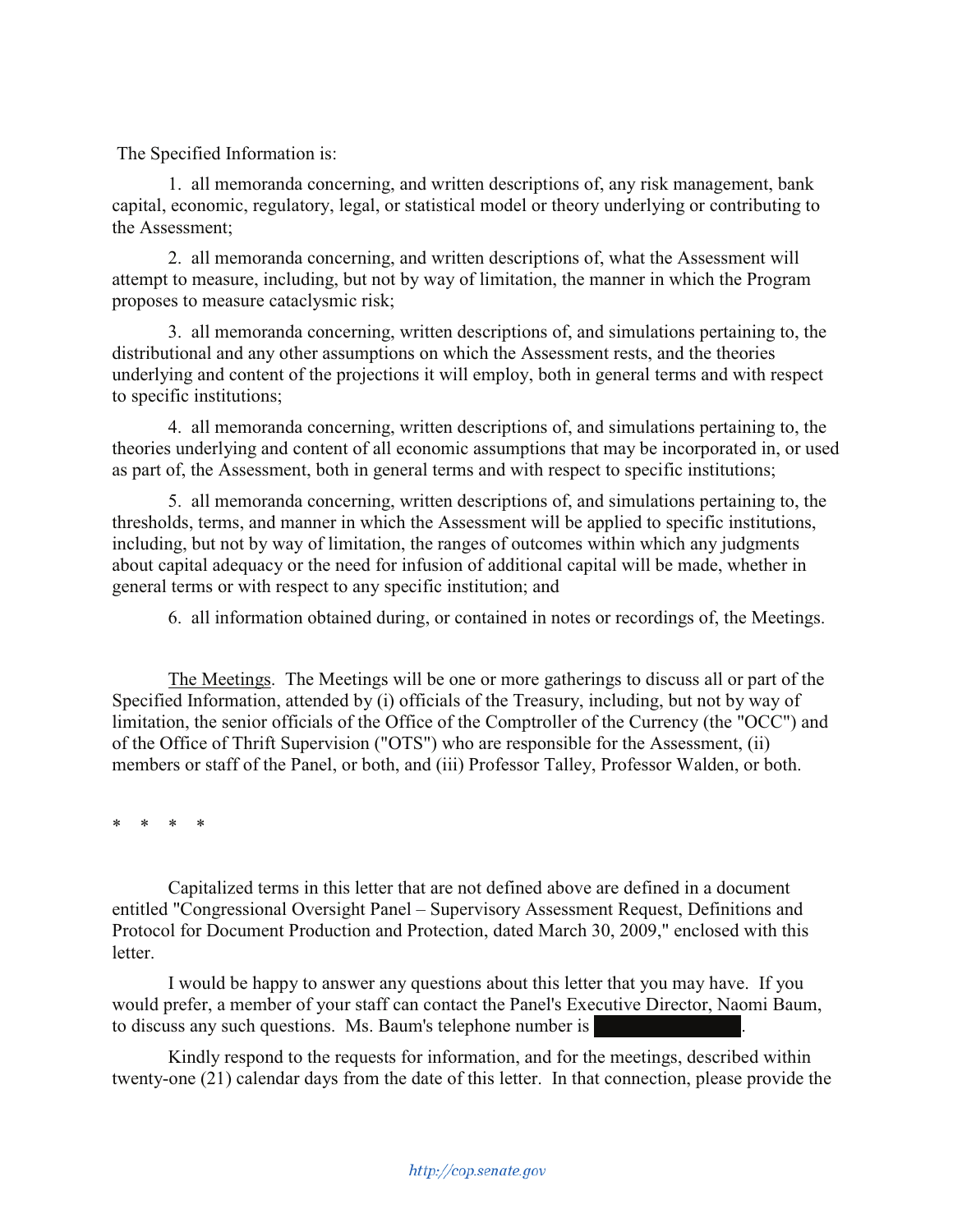Panel with the names of one or more individuals who will be responsible for responding to this letter within seven (7) days from the date of this letter.

Very truly yours,

Ewan

Elizabeth Warren Chair Congressional Oversight Panel

Enclosure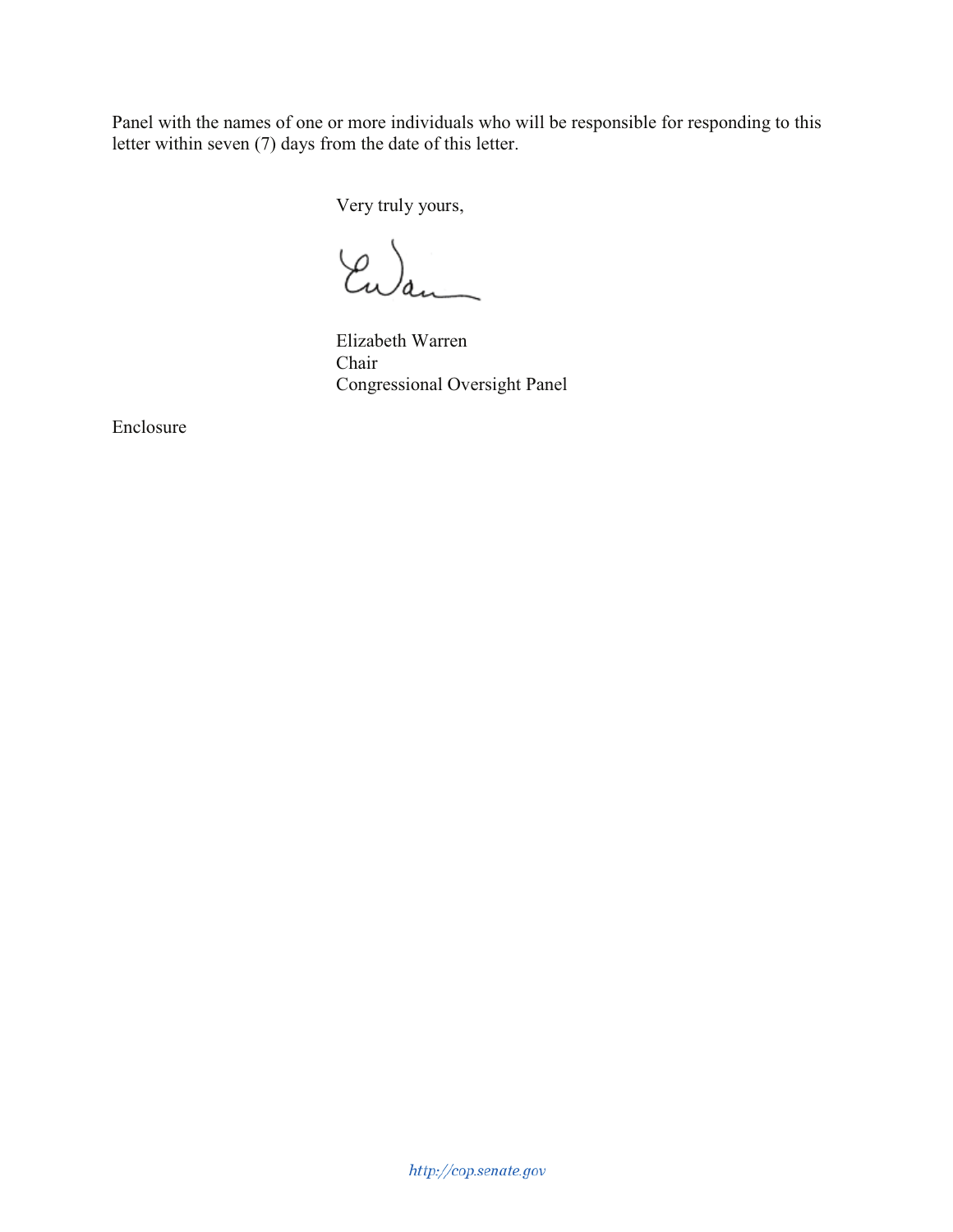## Congressional Oversight Panel – Supervisory Assessment Request

## *Definitions and Protocol for Document Production and Protection, dated March 30, 2009*

Documents defined in the letter, dated March 30, 2009 (the "Letter"), from Elizabeth Warren, Chair of the Congressional Oversight Panel (the "Panel"), to Hon. Timothy F. Geithner, Secretary of the Treasury, to which this document relates, shall have the same meaning in this document as they have in the Letter.

## Definitions.

As used in the Letter:

1. Any reference to "assessment" means the one-time forward looking supervisory assessment described in the Treasury White Paper entitled "The Capital Assistance Program and its Role in the Financial Stability Plan," (February 25, 2009), appearing at http://www.ustreas.gov/press/releases/reports/tg40\_capwhitepaper.pdf, as such supervisory assessment has been defined, designed, and implemented, and applied both generally and to all relevant bank holding companies and their subsidiaries, by staff of one or more of the Department of the Treasury, the OCC, OTS, the Board of Governors of the Federal Reserve System (including, but not by way of limitation, the Federal Reserve Banks), the Federal Deposit Insurance Corporation, and the National Credit Union Administration.

2. Any reference to "information" means any writings, drawings, graphs, charts, photographs, sound recordings, images, and other data or data compilations, by whomever prepared, whether in "hard copy" (i.e., paper) form or stored in any medium from which information can be obtained either directly or, if necessary, after translation by the responding party into a reasonably usable form, as well as the identity of any person employed by or serving as an agent or consultant for the Government, or with whom any employee or agent or consultant of the Government may have communicated, who may have knowledge relevant to the requested information and information sufficient for the Panel to contact such person including but not limited to such person's name, title, telephone number, and electronic mail address.

3. Any reference to the "Department of the Treasury," or to any other department, agency, or instrumentality of government, shall include a reference to any bureau, office, or instrumentality thereof.

## Document Production.

1. The specified information is limited to any and all information described in the nine paragraphs of the Letter that is in the possession of the Treasury (directly or subject to physical or electronic storage on behalf of Treasury), or to which the Treasury has access, or the right (whether via existing agreement or under the law) to obtain access. Information is subject to the terms of this request regardless of the source of such information, the person or persons by or on behalf of whom such information was prepared or generated, and the person or persons by whom such information is now held.

2. To the extent that the Treasury is aware of any information that is not in Treasury's possession, custody, or control that would otherwise constitute specified information, please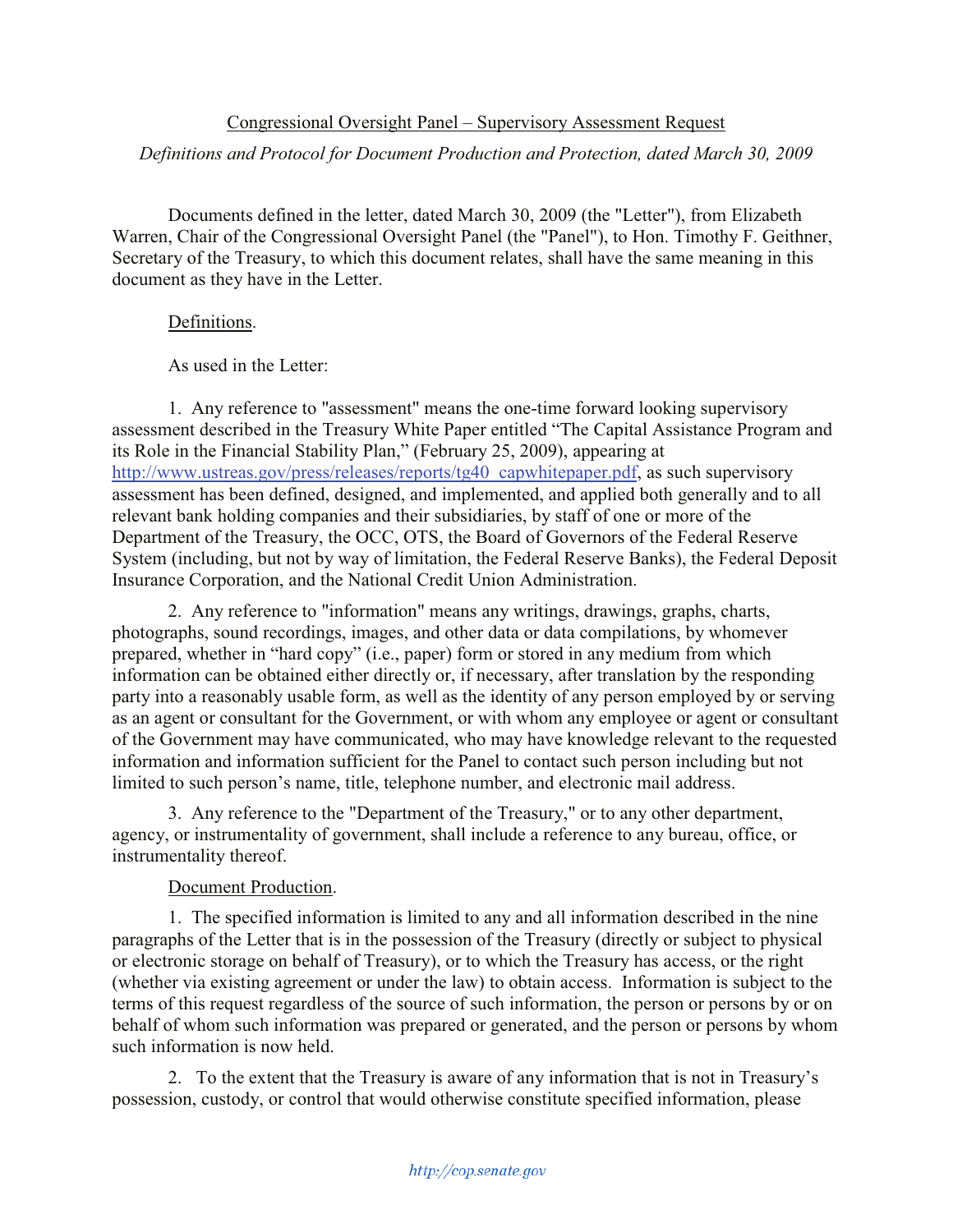provide information sufficient to identify and locate that information and to request its production to the Panel.

3. In the event that specified information is withheld on any basis, please provide to the Panel a written description of (i) the type of information that is being withheld; (ii) the general subject matter to which the information relates; (iii) the reason such information is being withheld, including, but not by way of limitation, the statute or regulation under which such information is being withheld and the application of such statute or regulation to such information (described with sufficient detail that the Panel can determine the applicability of such statute or regulation to the information); (iv) the date, author, and addressee, if applicable; and (v) the relationship of the author and addressee, if applicable.

4. This request is continuing in nature and applies to any newly discovered information or to information generated or received after the date of the Letter. To the extent that any information is not provided to the Panel because it has not been located or discovered as of the return date or is generated or received after the return date, please produce such information to the Panel as soon as possible after its discovery or, if the information will not be produced for any reason, please provide the Panel with the information requested in the immediately preceding paragraph of this letter.

# Document Protection.

1. Any individual hired or retained by the Panel under section 125(d)(2) of the Emergency Economic Stabilization Act of 2008 will execute a confidentiality agreement with the Panel prior to obtaining access to any portion of the specified information provided to the Panel by the Treasury. The agreement will provide that such individual is subject to the ethical and non-disclosure obligations of an employee of the United States Senate and of the Panel. Any issues relating to such obligations may be directed to, and will be addressed by, the Panel's Ethics Counsel.

2. The Panel will not provide any of the specified information directly to the public. Instead, it will refer those who request such specified information to the Treasury.

3. The Panel will not disclose the text of any of the specified information in any document originated by the Panel, without notifying Treasury and providing a reasonable time for Treasury to state its objections. Notwithstanding the immediately preceding sentence, the Panel may include a general description or descriptions, analysis, or analyses of any such information in any such document. Any draft of any such documents prepared by any consultant to the Panel will be reviewed by senior staff of the Panel to assure that no improper disclosure has occurred.

4. The Panel does not intend to disclose to the public any trade secret and commercial or financial information that is contained within or as part of any specified information and that is privileged or confidential such that it is subject to the terms of 18 U.S.C. § 1905.

5. We believe that the Panel is generally not authorized to withhold information from Congress, see 31 U.S.C. § 716(e)(3), or from a court. Should the Panel receive a congressional request or court order that would require the Panel to produce any portion of the specified information, the Panel will notify the Treasury of the request prior to disclosure and provide the Treasury with the opportunity to express any concerns it may have about such production to the requester or to the court. In addition, the Panel will notify the recipient of the records of the